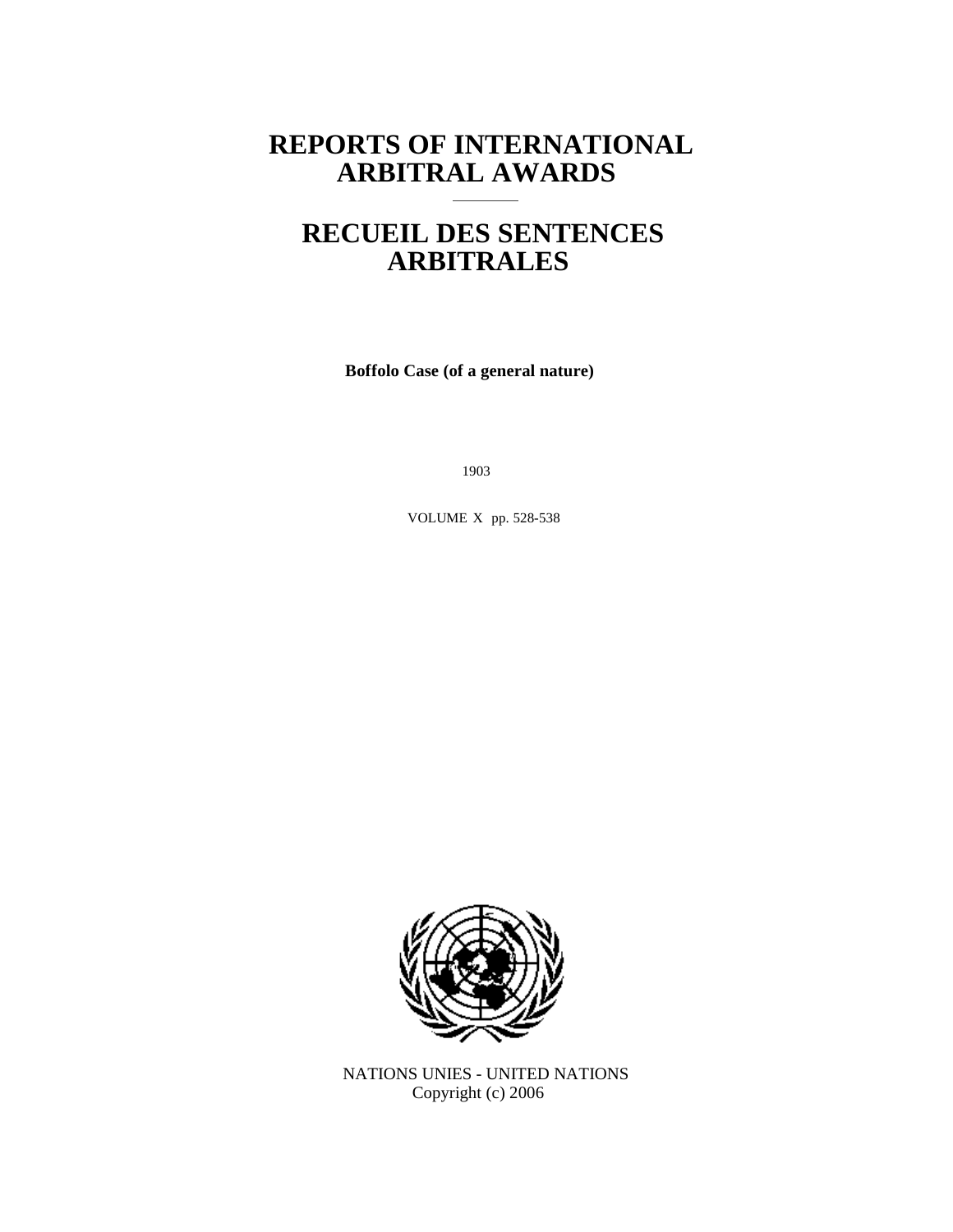# 528 ITALIAN-VENEZUELAN COMMISSION

From the foregoing it appears that the claim must be dismissed, but without prejudice to any right the claimant may have to present his claim in Venezuela courts or elsewhere against persons guilty of any legal wrong so far as he is concerned.

#### BOFFOLO CASE

(By the Umpire:)

A state possesses the general right of expulsion; but —

- Expulsion should only be resorted to in extreme instances and must be accomplished in the manner least injurious to the person affected.<sup>1</sup>
- The state exercising the power must, when occasion demands, state the reason of such expulsion before an international tribunal, and, an insufficient reason or none being advanced, accepts the consequences.
- The only reasons advanced in the present case being contrary to the Venezuelan constitution, and Venezuela being a country not of despotic power, but of fixed laws, the umpire can not accept them as sufficient.

ZULOAGA, *Commissioner* (claim referred to umpire) :

The right to expel foreigners is fully held by every State and is deduced from its very sovereignty. All international law writers agree upon this, and the European nations use it amply. In the case of expulsion submitted by England and Belgium to the arbitration of the French jurisconsult, Desjardins, he affirms the right fully. Even Italy has not refused to recognize it in regard to Venezuela, having practiced it extensively.

Venezuela, by the constitution of 1893, established as subject to expulsion foreigners having no domicile and notoriously prejudicial to the public order.

The question as to domicile of foreigners is determined in Venezuela by the provisions of the decree of February  $14$ , 1873, and applying these provisions to the case of Boffolo it appears that he had no domicile in Venezuela. He had not been in the country two years; neither did he have a business properly so called. It appears that he had ostensibly, as a manner of living at the time of the expulsion, a connection with Roversi, according to contract of 1899, whose character demonstrated its precariousness, and in addition a small sheet published Sundays, which seemed little more than an advertisement for Roversi.

Boffolo had no domicile in the country, and the fact of his having been notoriously prejudicial to public order is a question that the Government is fully competent to determine, since to it is confided the power to expel without appeal or revision.

From the very statements made by the claimant the evil life and character of the subject may be easily recognized. In the first place, his affirmations to the minister of foreign affairs contain many things notoriously false; in the second place, the only copy of his little periodical we have had in it an attack on the authorities of the country; and in an article he recommends to the workmen to read and patronize *El Obrero,* a periodical of strong socialistic and dangerous tendencies, and which was circulating at about this time, and which really caused considerable prejudice to capital and machinery by its propaganda. No other number of the sheet is known to us.

<sup>&</sup>lt;sup>1</sup> See also Paquet case, Vol. IX of these Reports, p. 323, and Maal case, infra, p. 730.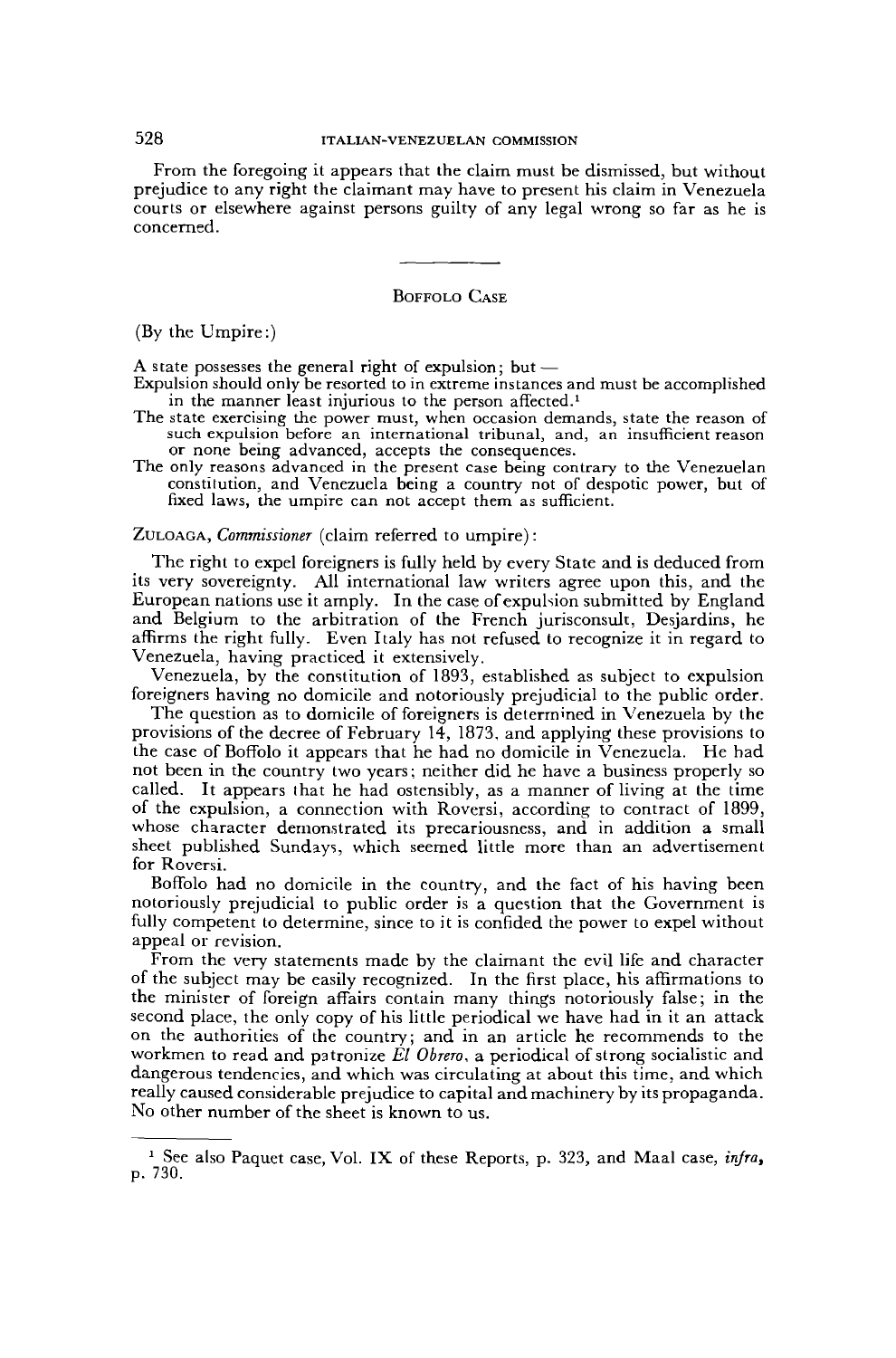The right to expel exercised against Boffolo seems to me to have been clearly within the constitution. But there arises another question: Was the constitution in vigor at the time? It was, but with certain restrictions rendered necessary by the reestablishment of public order. And the expulsion of a foreigner who was disturbing this work seems tome to be within these restrictions.

It is to be noted that if it be true that foreigners enjoy the same civil rights as the natives, this refers solely to those foreigners who are domiciled. (See art. 12 of the constitution of 1893.)

The proceedings employed in the expulsion appear to me fully justified, though the claimant has presented us with his version of the case. But supposing that what he says is true, it is in no wise different from that followed by European nations generally.

With regard to the amount claimed, this seems to me to be ridiculous; and as is seen in the record, and as has been fully established by the Commission, this man had nothing, and his mode of living was not of a good character.

#### AGNOLI, *Commissioner :*

The Commissioner for Italy deems it neither necessary nor useful to dwell upon the arguments used by his learned colleague of Venezuela to prove that the Republic has the right to expel from Venezuelan territory foreigners not domiciled in the country and who are prejudicial to public order. It is not desired to contest this right nor that of Venezuela to arrest and condemn an Italian, if only the arrest and condemnation be justified, and with the reservation of the right to claim and exact reparation in each case of an abuse of these rights. An equal right is accorded to Venezuela by Italy.

The question turns upon another point. Let us consider whether the act of expulsion (which is at times legal) was justified in the case of Boffolo. Doctor Zuloaga has quoted from the constitution of 1893 and the decree of February 14, 1873 (which he should not have done in view of the provisions of article II of the protocol of May 7, 1903, which imposes in a precise and peremptory manner upon the Commission the duty of deciding claims according to the principles of equity and without regard to the provisions of local legislation), and after having recalled that said constitution authorizes the expulsion of foreigners not domiciled, and informed us that a domicile is only to be acquired by a two years' residence and establishment in business, now asserts that neither of these conditions had been complied with in the case of the claimant — an assertion believed by the writer to be purely gratuitous.

As a matter of fact, the legation has produced the testimony of three wellknown persons, from which it appears that Boffolo established himself in Caracas in 1898. On the other hand, it is of record that he was expelled in April, 1900. Now, unless Doctor Zuloaga prove that Boffolo arrived here subsequent to April, 1898, his statement that the claimant had not had two years' residence in the country at the time of his expulsion must be held to be unfounded, and in all cases of doubt the decision should be in favor of the claimant.

The assertion that the claimant was not actually is business appears likewise unfounded. It is shown by documents submitted to the Commission that he was the depositary of a stock of goods belonging to merchants established here, the Messrs. J. Roversi and V. Alberti, and that said goods were opened to the public under the name of Commercial Sample House, the claimant thus acting as middleman between producers or importers and consumers for the goods thus intrusted to him. If for the lack of means he was not able to do business on his own account (and it is known he was in very modest circumstances), he can not therefore be excluded from consideration as a merchant.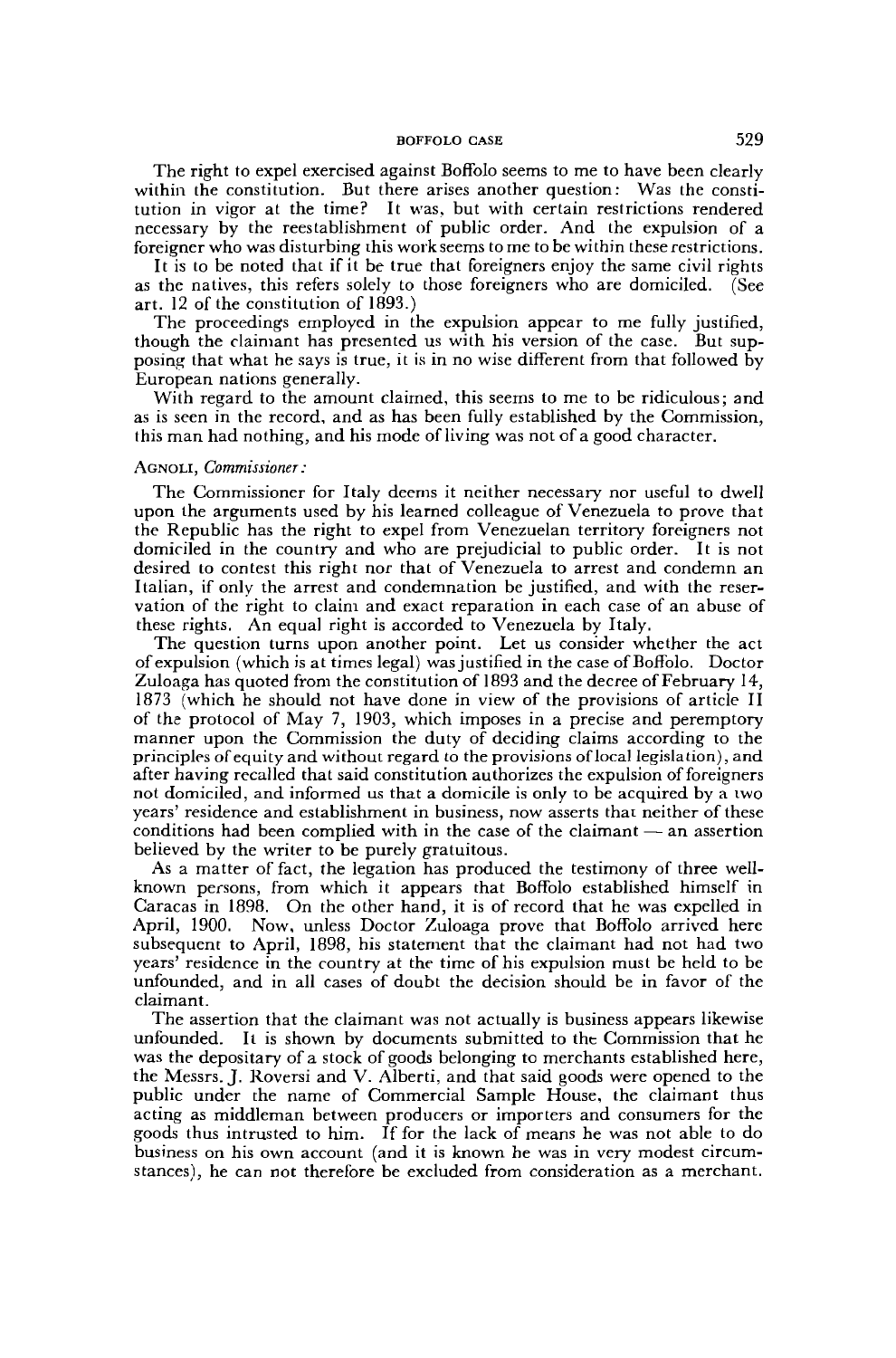He was, in addition, proprietor and director of a periodical appropriately called " Il Commercio." He had taken a house under a three years' lease, and was occupying part of it as a dwelling and storeroom, besides subrenting the remainder. It is stated, and from a letter of the brother of the claimant included in the record of the case it appears, that some rooms had been occupied by improper characters, and from this unsupported circumstance the Venezuelan Commissioner has forged a weapon against the absent claimant and paints him to the Commission as a man of evil life and fame. These unfavorable aspects are not established by the evidence, but, assuming that they were, the mere fact of his having rented rooms to fast women can hardly be urged as reason for expulsion.

The claimant was not and never had been a go-between ; and even if he had been, which the testimony clearly disproves, he would not have thereby become " prejudicial to public order," the condition required by the constitution to justify expulsion.

Further, the declaration of the brother of the claimant, by a principle of fundamental law, may not be taken in part, and, taken as a whole, it shows the animus of the expulsion, for by it we learn that the claimant had demanded payment of rent legitimately due him from a woman who was known to everyone as the favorite of—. Now, if the Commissioner for Venezuela desires to avail himself of the above statement, he must take it in its entirety.

The Commissioner for Italy can not, however, admit that the claimant was expelled because of his alleged immoral conduct. It is clear that the expulsion was decreed because of the denunciation of an official whose name has not and will not come to light, or, by a still more probable hypothesis, considering the dates of the 1st and 4th of April, 1900, was caused by the publication of an article in No. 49 of the periodical above mentioned, in which was a somewhat severe criticism of the action of a Caracas magistrate, with an entirely incidental allusion to the President of the Republic, and wholly free from a political or disturbing character. In either case the measure adopted was unjustifiable.

Free expression of thought, either in print or in speech, is guaranteed in Venezuela to both natives and foreigners; to Italians in particular, on account of the treaty in force. In case of calumny or abuse the guilty person may be proceeded against and condemned, but in no case imprisoned without sentence of the proper tribunal, much less expelled.

The article published by Boffolo does not certainly constitute an infringement of public or private right, and he was not placed on trial therefor. Even less could it be considered as subversive of or prejudicial to public order, justifying expulsion. The claimant had neither social prestige nor political following sufficient to give him a character dangerous to the peace of the Government. He was but an humble citizen, who concerned himself in no wise with local politics.

The writer has already called the attention of the Commissioner for Venezuela to the fact that, according to the opinion prevalent among writers of international law, governments are held to furnish to legations representing the nations to whom the expelled belong the reasons for such expulsion, which was not done by Venezuela in the case of Boffolo, though requested to do so. Had these been satisfactory and of a character to establish that the claimant had engaged in political controversy against constituted authority, the representative of the royal Government would have been satisfied, and there would to-day be one claim the less. The Government had therefore not only the legal obligation but also the duty imposed by international courtesy to declare the reasons for the sudden and violent expulsion of the claimant. If it did not do so, we are justified in believing that such reasons did not exist.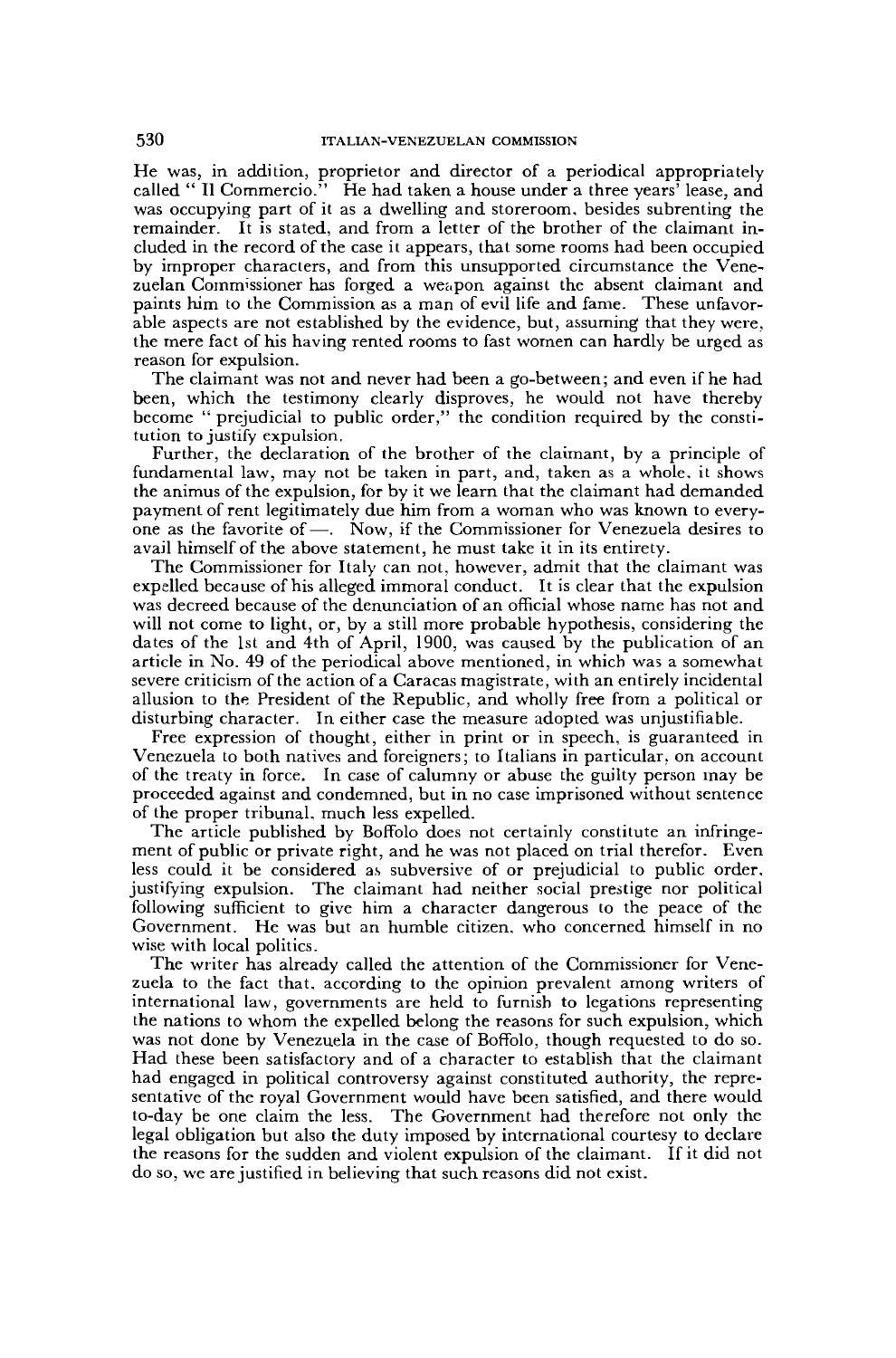In view of all the foregoing, there seems to be ample reason for the umpire to award with entire conscientiousness to the claimant the modest indemnity of 5,000 bolivars, as requested by the Commissioner for Italy, but before concluding this statement he desires to call the attention of the umpire to another circumstance, which is that though the claim of Boffolo has been pending before the Commission two weeks, during which time the subject has been more than once called up, the Venezuelan Government has not so far produced anything justifying the damaging and arbitrary course it pursued in regard to the claimant.

The voluntary and prompt exhibition of such proofs as the Commission would consider indisputable would seem to be due from the Republic, on the hardly acceptable supposition that such existed. Should they hereafter be produced, the writer reserves the right to examine and estimate them, as, coming so late, he can hardly anticipate them.

In any case he must hold that neither the umpire nor the Commissioner for Venezuela could attach much importance to them in the event of their not resulting from documents bearing a date anterior to that of the expulsion, and that Doctor Zuloaga would regard proof collected within the last few days with the same measure of distrust with which he has received evidence submitted by Italians in support of their contentions, and with the intention of combating claims against Venezuela which the Venezuelan Government, through its plenipotentiary at Washington, Mr. Bowen, had, for some unknown reason, considered just.

#### RALSTON, *Umpire:*

The above case has been referred lo the umpire on disagreement between the honorable Commissioners for Italy and Venezuela.

It appears that Gennaro Boffolo, an Italian subject, reached Venezuela in June, 1898, and in the spring of 1900 was a householder in Caracas and the publisher of an Italian weekly newspaper entitled " II Commercio Italo-Venezuolano." In the issue of April 1, 1900, appeared an article somewhat critical of the local minor judiciary, and also referring, but in an unimportant manner, to the President. Another article recommended the reading of El Obrero, a socialistic paper. Three days later (April 4) the Gaceta Oficial contained a decree directing Boffolo's expulsion, in the following terms:

Considerando: Que de las averiguaciones practicadas por las autoridades respectivas del Distrito Federal, aparece formalmente que el sûbdito italiano Gennaro Boffolo, es â todas luces, perjudicial â Ios intereses nacionales, décréta:

ART. 1°. El sûbdito italiano de nombre Gennaro Boffolo sera expulsado del territorio venezolano, embarcândose en el puerto de La Guaira en el término de la distancia.

ART. 2°. El ministro de relaciones interiores queda encargado de la ejecuciôn del presente decreto.

Immediately thereafter, or perhaps simultaneously, Boffolo was, as it is said, "summarily" arrested, transported by third-class ticket to Curaçao, but, through the intervention of the royal Italian legation, allowed to return about a month later.

It is further said, but no proof is offered, that during his absence his house was invaded and plundered, and articles taken belonging to others, the value of which he was compelled to reimburse, and that the claimant was subjected to police persecution, threatened with another arrest, and finally left Venezuela.

That a general power to expel foreigners, at least for cause, exists in govern-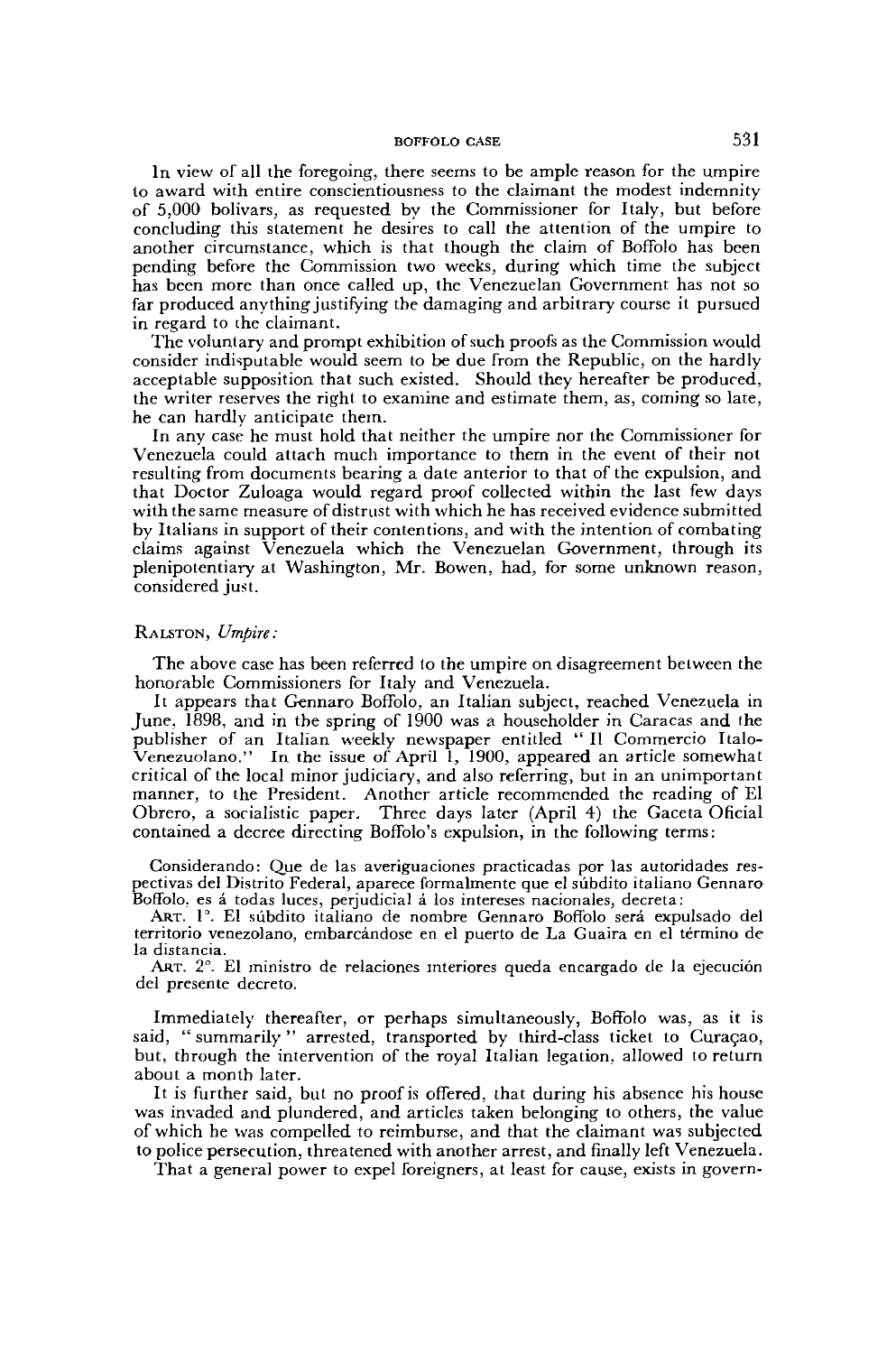ments can not be doubted.<sup>1</sup> (See Hollander case in U.S. Foreign Relations for 1895, p. 775, and also see p. 801, same volume, citations to be found in sec. 206, vol. 2, Wharton's International Law Digest, and other citations hereinafter given.)

But it will be borne in mind that there may be a broad difference between the right to exercise a power and the rightful exercise of that power. Let us illustrate. In the Hollander case (cited above) the Government of Guatemala contended :

The Government was not under obligation to allow him more or less time to get out of the country, nor to accommodate him in any way. All the practices of jurisprudence, supposing them to be certain and indisputable, fall down before a law clear that comes immediately from the sovereignty of a nation.

To this Secretary Olney very forcibly replied:

The logical result of that proposition is, that whatever a state by legal formula wills to do, it may do; and that international obligations are annulled, not infringed, by legalized administrative action in contravention of those obligations.\* \* I construe the language used to mean that, as a rule of international law, the right of expulsion is absolute and inherent in the sovereignty of a State, and that no other State can question the exercise of this right nor the manner of exercising it.  $\star \star \star$  The modern theory and the practice of Christian nations is believed to be founded on the principle that the expulsion of a foreigner is justifiable only when his presence is detrimental to the welfare of the State, and that when expulsion is resorted to as an extreme police measure, it is to be accomplished with due regard to the convenience and the personal and property interests of the person expelled.

We may cite Rolin-Jaequemyns, who reported on the subject to the Institute of International Law in 1888 (Revue de Droit International, Vol. XX, p. 498), and after admitting the right of expulsion said:

En sa qualité d'être humain il a le droit de ne pas être l'objet de rigueurs inutiles et de ne pas être injustement lésé dans ses intérêts. En sa qualité de citoyen d'un autre État il peut réclamer contre ces rigueurs ou ces spoliations la protection de son souverain. \* \* \*

\* \* \* II est dès lors légitime que l'État auquel appartient l'expulsé soit recevable à demander communication du motif spécial de l'expulsion, et cette communication ne peut lui être refusée.

L'acte même de l'expulsion doit d'ailleurs être restreint à son objet direct, essentiel, qui est de débarrasser le sol national d'un hôte nuisible. Le droit de souveraineté nationale n'exige ni ne permet davantage. \* \* \* Mais cette contrainte ne devra pas prendre un caractère gratuitement vexatoire.

#### He continues:

5° Même en l'absence de traités, l'État auquel appartient l'expulsé a le droit de demander à connaître les motifs de l'expulsion, et la communication de ces motifs ne peut lui être refusée.

In one of the latest works discussing the subject, " Protection des Nationaux Résidant à l'Étranger " (p. 450), M. Tchernoff shows himself so little friendly to the right of expulsion that he remarks:

<sup>&</sup>lt;sup>1</sup> Nociones de Derecho Internacional, by Miguel Cruchaga T. (of Santiago de Chile), says (sec. 177): "Puede el Estado expulsar â los extranjeros por consideraciones de orden pûblico; pero entendemos que este derecho no debe ejercitarse sino con mucha parsimonia y en casos muy especialisimos. El derecho en si mismo, sin embargo, no puede negarse, puesto que el Estado también lo tiene, segûn el Derecho Pûblico, con respecto â sus propios sûbditos por via de grave pena."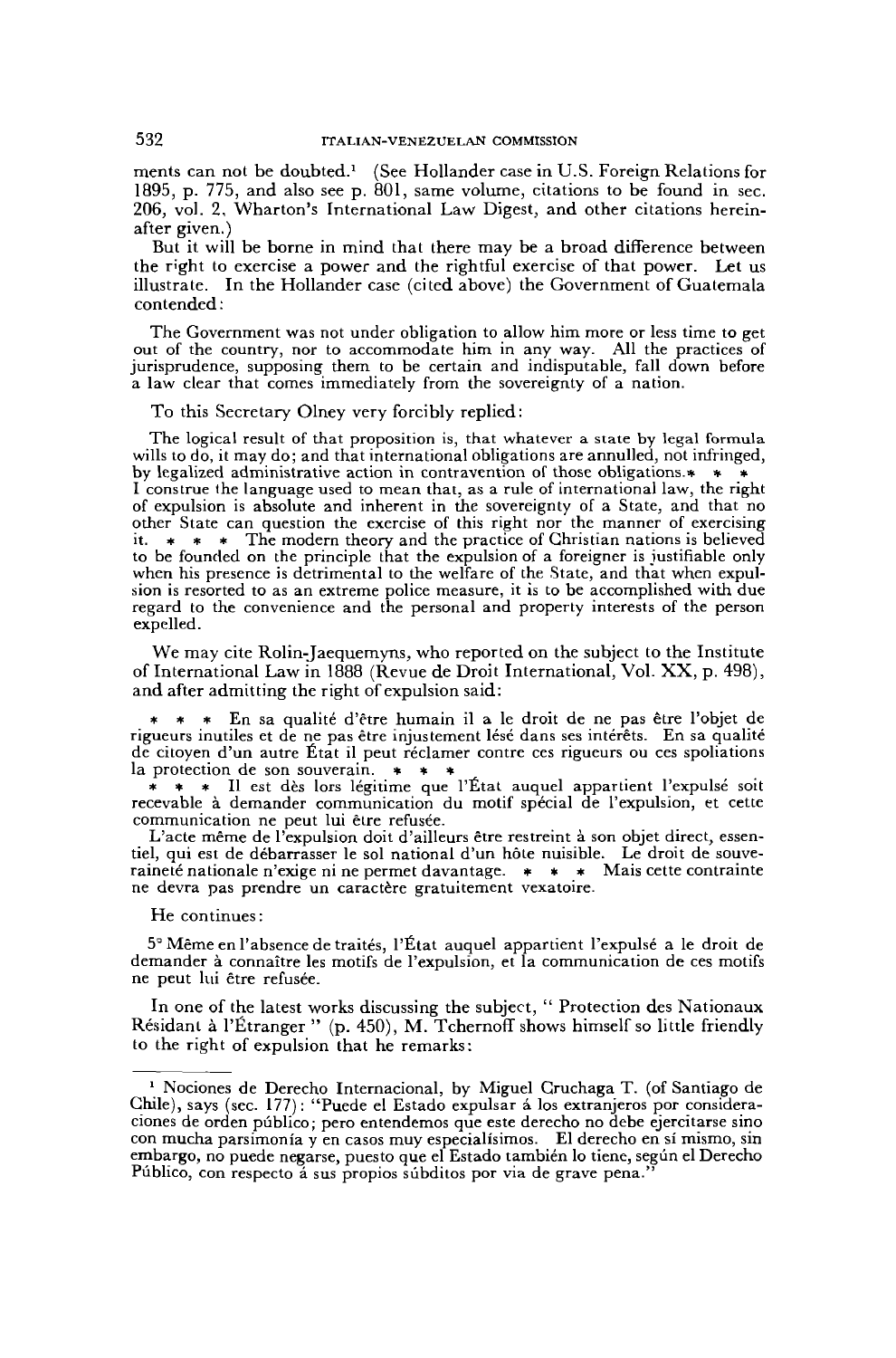Peu de personnes de nos jours soutiennent que le droit d'expulser les étrangers soit une attribution normale de l'État exerçant sa fonction civilizatrice.

Calvo (Dictionnaire du Droit International), title, "Expulsion," says:

But when a government expels a foreigner without cause and in a harsh, inconsiderate manner (avec des formes blessantes), the State of which the foreigner is a citizen has a right to base a claim upon this violation of international law and to demand adequate satisfaction.

See also Bluntschli, Droit International Codifié:

ART. 383. Chaque État est autorisé à expulser pour motifs d'ordre public les étrangers qui résident temporairement sur son territoire. S'ils y ont établi un domicile fixe, ils ont le droit à la protection des lois au même titre que les nationaux.

1. Le droit d'expulser les étrangers n'est pas un droit absolu de l'État; l'admettre serait de nouveau porter atteinte au principe de la liberté des relations internationales. L'État n'est le maître absolu ni du territoire ni des habitants du pays. L'ancienne théorie se fondant sur le principe du moyen âge que l'État est propriétaire du territoire, en avait abusivement déduit l'idée de la souveraineté illimitée de l'État. On reconnaît cependant presque partout à l'État la faculté d'expulser les étrangers par simple mesure administrative et sans que les personnes atteintes par cette mesure puissent recourir aux tribunaux.

ART. 384. Lorsqu'un gouvernement interdit sans motif l'entrée du territoire à un étranger dûment légitimé, ou l'expulse sans cause et avec des formes blessantes, l'État dont cet étranger est citoyen a le droit de réclamer contre cette violation du droit international, et de demander au besoin satisfaction.

1. L"État peut aussi être atteint dans la personne des ressortissants qu'il a mission de protéger. L'expulsion arbitraire peut amener des représentations diplomatiques; la partie lésée a toujours le droit de demander aide et protection à son consul ou de provoquer l'intervention de l'envoyé de son pays.

In the recent Ben Tillet affair between England and Belgium, the arbitrator, M. Arthur Desjardins, of France, in his sentence examined thoroughly the reasons for the expulsion of Tillet (as we shall do hereafter in this case), and also as to the treatment accorded him in connection therewith, and maintained the right of Belgium to expel under the circumstances, and, as well, justified the manner in which Tillet was treated by Belgium. (Journal du Droit International Privé, Vol. 26 (1899), p. 203.)

Hall says (International Law, p. 224) :

In such cases (expulsion of individual foreigners residing in a state) the propriety of the conduct of the expelling government must be judged with reference to the circumstances of the moment.

Says Professor von Bar (Journ. Droit Intern. Privé, Vol. XIII, p. 6) :

La conscience juridique universelle proteste contre l'usage arbitraire du droit d'expulsion. \* \* \*

II nous paraît que l'État qui ouvre libéralement aux étrangers l'accès de son territoire ne doit pas pouvoir leur retirer à son gré le droit de séjour. (1) En ce sens Heffter, *Voelkerrecht,* sec. 62; " Aucun État ne peut écarter de son sol les ressortissants d'un autre État, dont la nationalité est dûment constatée, ni les expulser après leur avoir fait accueil, sans avoir pour le faire de bonnes raisons, qu'il est tenu de communiquer au gouvernement dont ils relèvent." \* \* \*

Dans tous les cas il est d'une nécessité indispensable d'apporter aux mesures de rigueurs qui peuvent être prises contre les étrangers un double tempérament. L'un est de pure forme: L'Etat qui recourt à l'expulsion doit invoquer des motifs de nature à la justifier. L'autre touche au fond: L'expulsion doit être conforme aux traditions et aux principes du droit des gens. \* \* \*

Une peine insignifiante prononcée contre l'étranger à raison d'une injure, d'une contravention de police, ne suffirait pas à justifier une mesure d'exclusion. Pour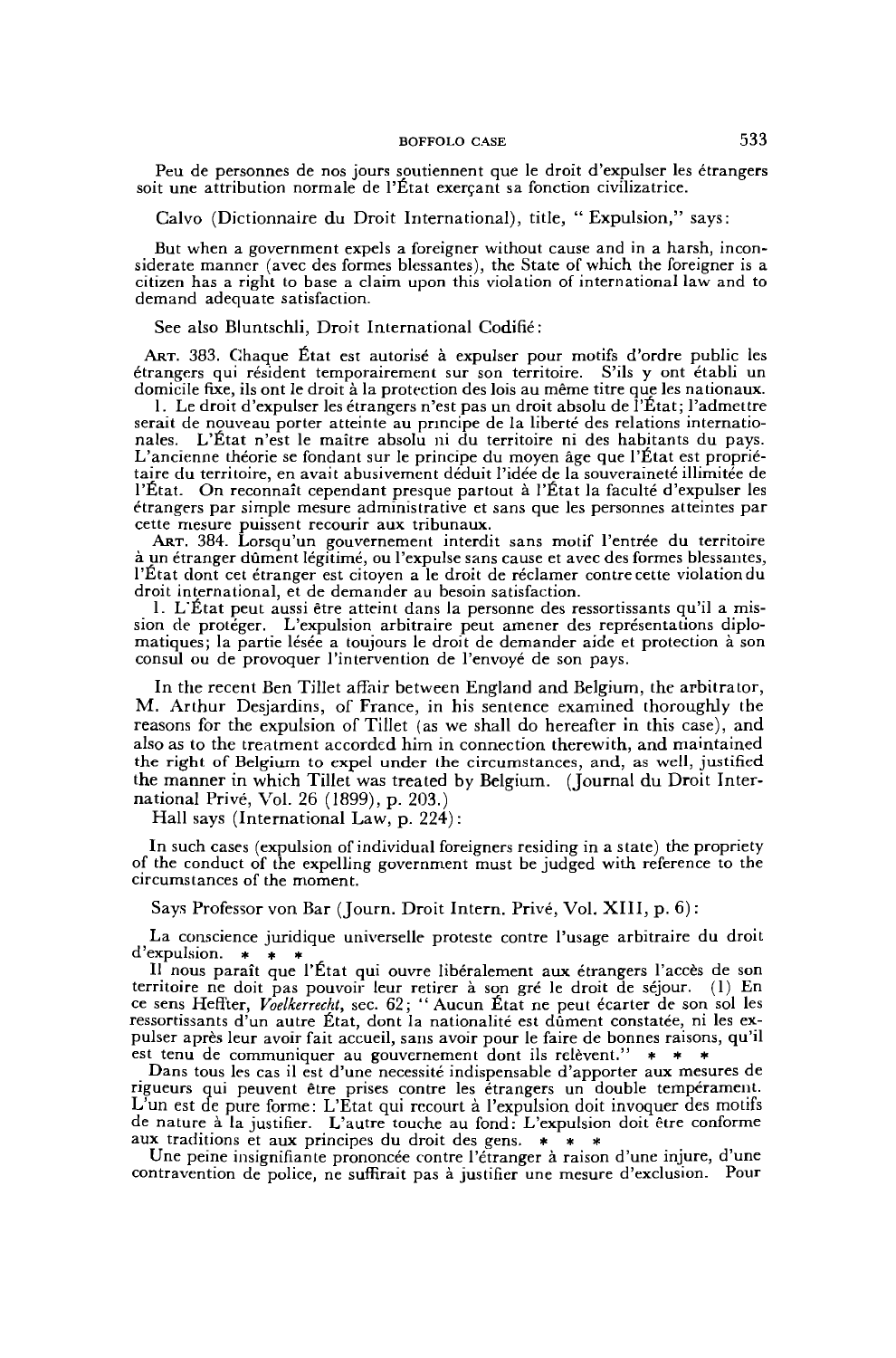que l'infraction qu'il a commise puisse entraîner son expulsion, il faut qu'elle soit telle que, dans l'hypothèse où elle aurait été consommée sur le territoire, elle eût exposé le coupable à une perte assez longue de sa liberté, et à la privation au moins temporaire de certains droits.  $*$   $*$ 

Encore faudrait-il, de toute façon, pour que ce fait puisse donner lieu à une expulsion, qu'il soit prouvé, ou tout au moins rendu vraisemblable au plus haut degré, qu'il contient les éléments d'une violation grave et réelle de la loi, ou bien d'une tentative pour la commettre, ou encore d'un acte condamnable, appliqué à sa préparation. \* \*

Bluntschli pose en principe, dans son § 384, que l'expulsion arbitraire et nonmotivée d'un étranger peut être le point de départ de réclamations diplomatiques de la part de l'État dont il est le national. Ce point est au-dessus de toute controverse.  $*$   $*$ 

Woolsey says (International Law, sec. 63, p. 85) :

6. No state in peace can exclude the properly documented subjects of another friendly state, or send them away after they have been once admitted, without definite reasons, which must be submitted to the foreign government concerned.

In the opinion of the umpire it may be fairly deduced from the foregoing that —

1. A state possesses the general right of expulsion; but

2. Expulsion should only be resorted to in extreme instances and must be accomplished in the manner least injurious to the person affected.

Must explanation of reasons and justification of conduct be made to an arbitral tribunal when the occasion arises? The question is answered in Moore's Digest.

Orazio de Attellis, a naturalized American citizen, entered Mexico in 1833, and on June 24, 1835, the President issued an order for his expulsion on the ground that he had —

occupied himself again (he had been expelled before becoming an American citizen) in the publication of a periodical in which some productions appear which tend to ridicule the nation and to plunge it into anarchy.

What the productions were and what was their offensive feature was not disclosed. The claimant was so expelled under circumstances of especial hardship. The American Commissioners contended that the expulsion was causeless, inspired by enmity, in violation of rights secured to inhabitants of the Republic by the constitution and contrary to treaty relations.

The umpire (p. 3334) gave judgment in favor of the claimant.

In the case of Zerman *v.* Mexico, before the American and Mexican Commission of 1868, Sir Edward Thornton (p. 3348) said:

The umpire is of opinion that, strictly speaking, the President of the Republic of Mexico had the right to expel a foreigner from its territory who might be considered dangerous, and that during war or disturbances it may be necessary to exercise this right even upon bare suspicion; but in the present instance there was no war, and reasons of safety could not be put forward as a ground for the expulsion of the claimant without charges preferred against him or trial; but if the Mexican Government had grounds for such expulsion it was at least *under the obligation of proving* charges before this Commission. Its mere assertion, however, or that of the United States consul, in a dispatch to his Government, that the claimant was employed by the imperialist authorities, does not appear to the umpire to be sufficient proof that he was so employed or sufficient ground for his expulsion.

The umpire awarded the claimant \$1,000.

It appears, therefore, that the Commission may inquire into the reasons and circumstances of the expulsion.

Let us apply the principles above laid down to the case before us.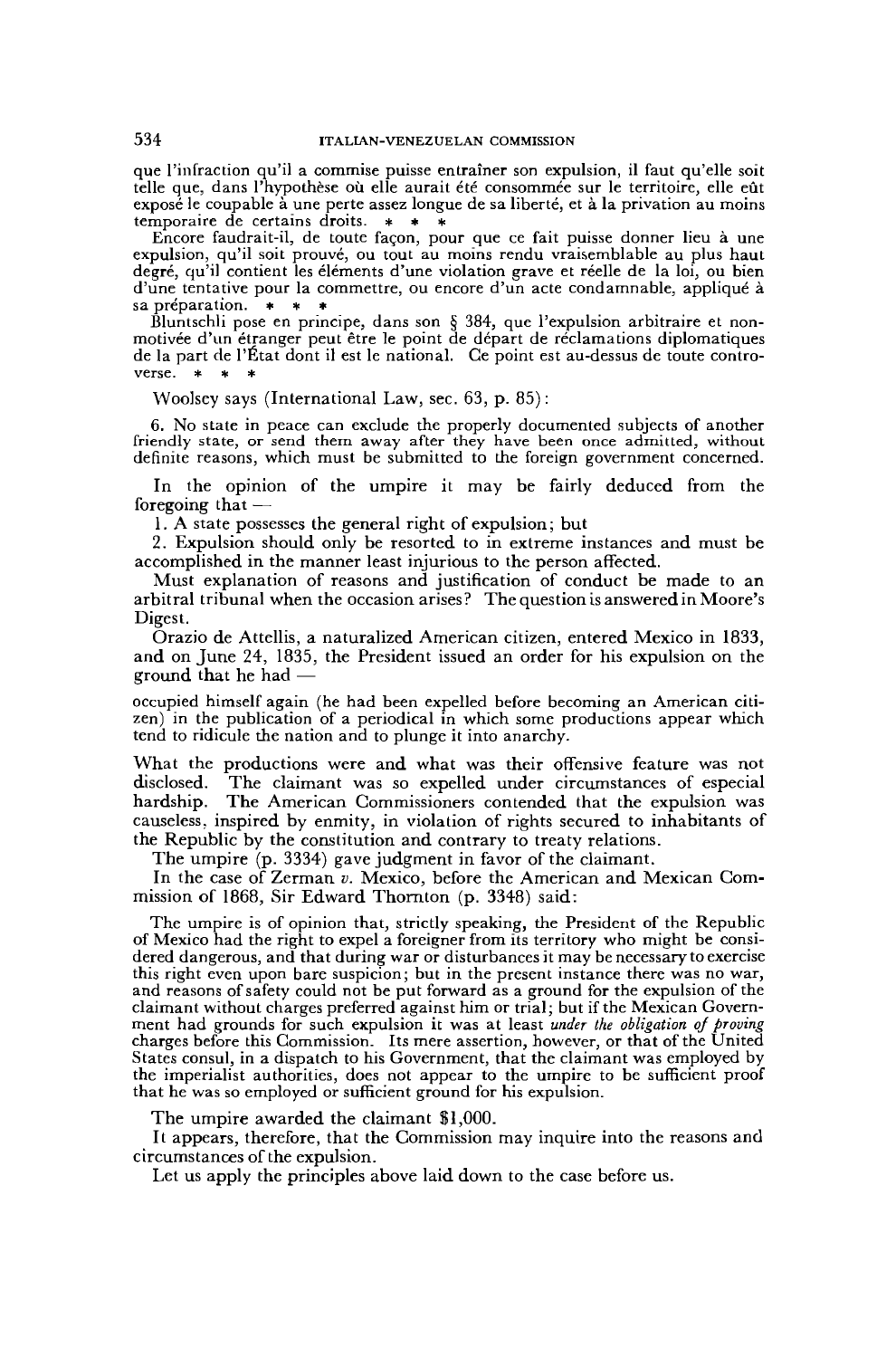Boffolo was expelled, as the claimant Government contends (and nothing else is before the Commission), because he published a certain article supposed to reflect upon the local judiciary and referring in some purely incidental way to the President, and, as stated, recommended a socialistic paper. It is not the province of the umpire to pass upon Boffolo's taste or justice in so doing. He is, however, obliged to examine somewhat, first, as to whether in so doing he offended the laws of Venezuela, and second, whether under the laws the expulsion was permissible.

Sometime previous to the expulsion, and on the 31st day of October, 1899, the present President assumed the executive power, issuing the following proclamation:

Gonsiderando: Que por virtud de los acontecimientos que han determinado el triunfo de la Revoluciôn Liberal Restauradora, la situaciôn politica que ha surgido en la Repûblica es extraordinaria y de un carâcter provisional;

Que mientras se llega *à* la reconstituciôn normal del pais es indispensable establecer un régimen que, aunque transitorio, asegure y proteja los derechos y intereses polîticos y sociales de la ciudadania, Decreto:

ARTfcuLO 1°. Se declaran vigentes en todo el territono de la Repûblica todos derechos, garantias, y prerrogativos que la Constituciôn Nacional de 1893 reconoce y otorga â los venezolanos.

ART. 2°. Se declaran igualmente en vigencia á las demás disposiciones de la expresada Constituciôn en cuanto ne se opongan â los fines de la Revoluciôn Liberal Restauradora y sean compatibles con la naturaleza del Gobierno que de ella ha surgido.

ART. 3° Regirân en los Estados de la Union y en el Distrito Federal todos los côdigos y dénias leyes nacionales de carâcter general ô especial, y todas las leyes orgânicas que venian observândose en los diversos y distintos ramos y esferas de la administraciôn pûblica.

ART. 4°. Los Présidentes Provisionales de los Estados y todos las demâs autoridades de la Repûblica cumplirân y harân cumplir este Decreto en la parte que les concierna y en el radio de sus atribuciones.

ART. 5°. El Ministro de Relaciones Interiores queda encargado de la ejecuciôn del presente decreto.

Let us see, now, what were the rights, guarantees, and prerogatives recognized and guaranteed by the constitution of 1893.

#### TíruLo IV. — Derechos de los Venezolanos.

ART. 14. La Naciôn garantiza â los venezolanos la efectividad de los siguientes derechos:

5°. La libertad personal, y por ella:  $*$ <br> $*$   $*$   $*$   $4^{\circ}$  Todos con el derecho de

\* \* \* 4°. Todos con el derecho de hacer 6 ejecutar lo que no perjudique â otro.

6°. La libre expresiôn del pensamiento de palabra 6 por medio de la prensa. En los casos de calumnía ó injuria, quedan al agraviado expeditas sus acciones para deducirlas ante los tribunales de justicia compétentes, conforme â las leyes comunes; pero el inculpado no podia ser detenido 6 preso, en ningûn caso, sino después de dictada por el Tribunal compétente la sentencia ejecutorida que lo condene.

7°. La libertad de transitar sin pasaporte en tiempo de paz, mudar de domicilio, observando para ello las formalidades légales, y ausentarse de la Repûblica, y volver â ella llevando y trayendosus bienes.

14°. La seguridad individual, y por ella: \* \* \*

\* \* <sup>4</sup>. Ni ser preso ó arrestado sin que preceda información sumaria de haber cometido delito que merezca pena corporal, y orden escrita del funcionario que décréta la prisiôn, con expresiôn del motivo que la cause, â menos que sea cojido *infraganti;* no pudiendo fuera de este caso ordenarse la prisiôn sino por autoridad judicial, ni los arrestos por la policia pasar de très dias, después de los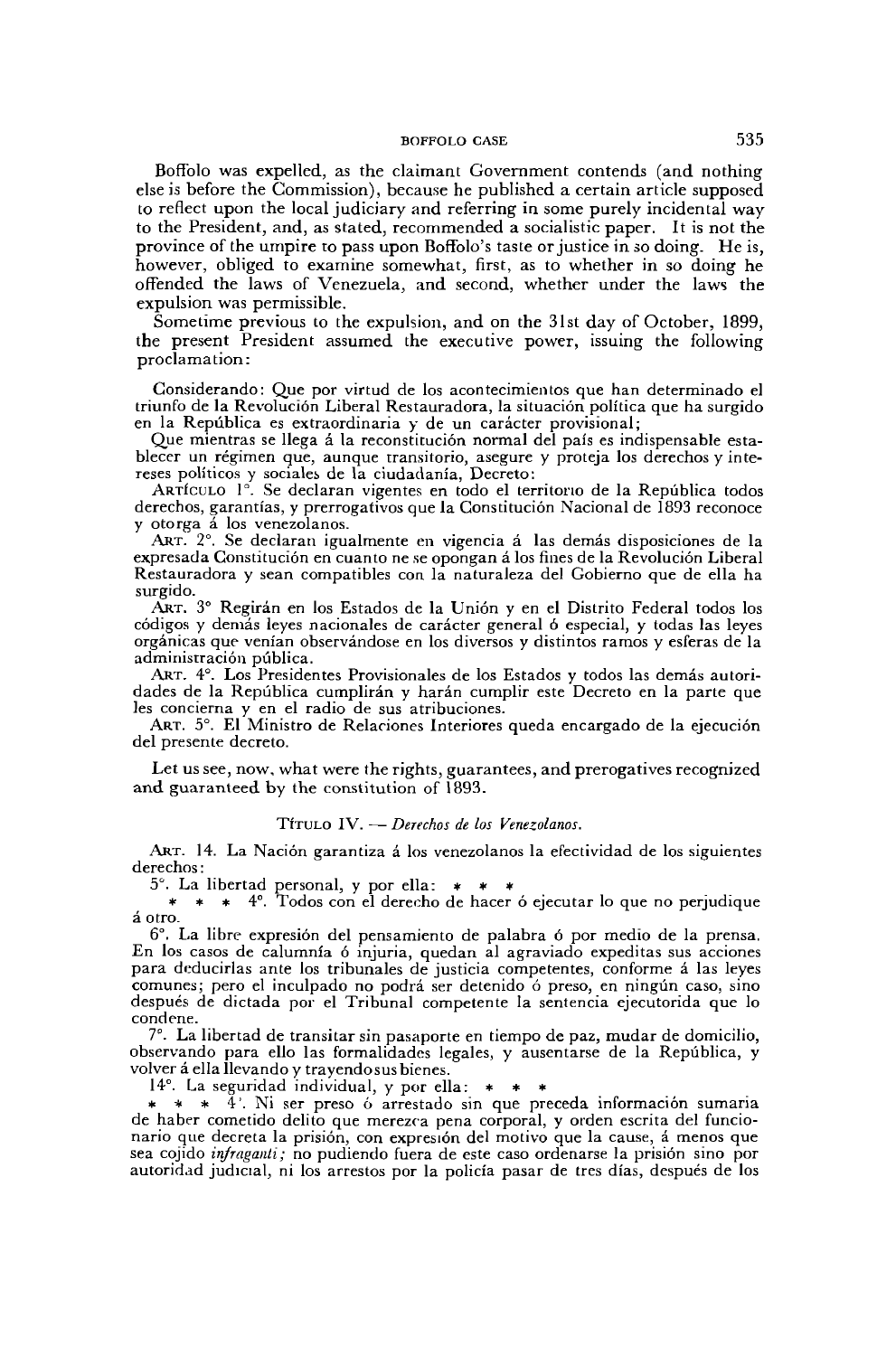cuales el arrestado debe ser puesto en libertad ó entregado al juez competente. \* \* \*

10°. Ni ser privado de su libertad, por causas políticas, sin previa informaciôn sumaria, de la cual resuite comprcmetido en perturbaciones del orden pûblico y sirviendo de obstâculo â su restablecimiento.

Furthermore the constitution provided (Art. 13):

Los extrangeros gozan de todos los derechos civiles de que gozan los nacionales.

In addition to the extracts above given, the excellent and enlightened constitution of 1893 provided:

ART. 23. La definición de atribuciones y facultades señala los límites del Poder Pûblico; todo lo que extralimite esta definiciôn constituye una usurpaciôn de atribuciones.

One is pleased to note from the foregoing that even in time of storm and stress Venezuela recognized that those subject to her jurisdiction were entitled to enjoy freedom of speech and of the press (subject only to trial for abuse thereof before competent tribunals, pursuant to the common laws, with personal freedom until after the sentence), freedom of transit and change of domicile, freedom from arrest (unless pursuant to written warrant, save when taken in flagranti, and except in such case not to be imprisoned unless by judicial authority), not to be deprived of liberty for political reasons, save for disturbing acts, etc.

As appears from a citation already made, the powers of the officers of Government were not autocratic, but Venezuela was a country of laws, governed even in April, 1900, by officials of limited powers; for if their powers were not limited the personal guarantees of the constitution would have been inefficacious an impossible conclusion, as they were expressly recognized by the proclamation of General Castro.

Let us therefore see what law governed the matter of expulsion, for if none existed the power to expel was wanting. Another conclusion would make Venezuela's Government despotic — not republican or democratic.

The only provisions of law covering the right of expulsion either of natives or of foreigners were in articles 77 and 78 of the constitution of 1893, and read as follows:

ART. 77. Además de las atribuciones anteriores, que son privativas del Presidente delos Estados Unidos de Venezuela, este, con el voto consultivo del Conseio del Gobierno, ejercerâ también las siguientes:

9a.  $* * * * *$ 

3°. Arrestar 6 expulsar â los individuos de la naciôn con la cual se esta en guerra y que sean contrarios â la defensa del pais.

ART. 78.  $*$   $*$ 

4a. Prohibir la entrada en territorio nacional, ô expulsar de él, â los extrangeros que no tengan su domicilio en el pais y que sean notoriamente perjudiciales al orden pûblico.

According, therefore, to the constitution of Venezuela, only as the nondomiciled foreigner might be shown to be prejudicial to public order would he be expelled. Let us pass over the fact that the Boffolo decree of expulsion declared that his presence was prejudicial to " national interests " and not to the " public order," as limited by the constitution, and see if such cause has been presented to this Commission as would justify the expulsion.

It is suggested that the expulsion may have taken place because of any one of three reasons :

1. That he spoke disrespectfully of the President.

2. That he criticized a subordinate member of the judiciary.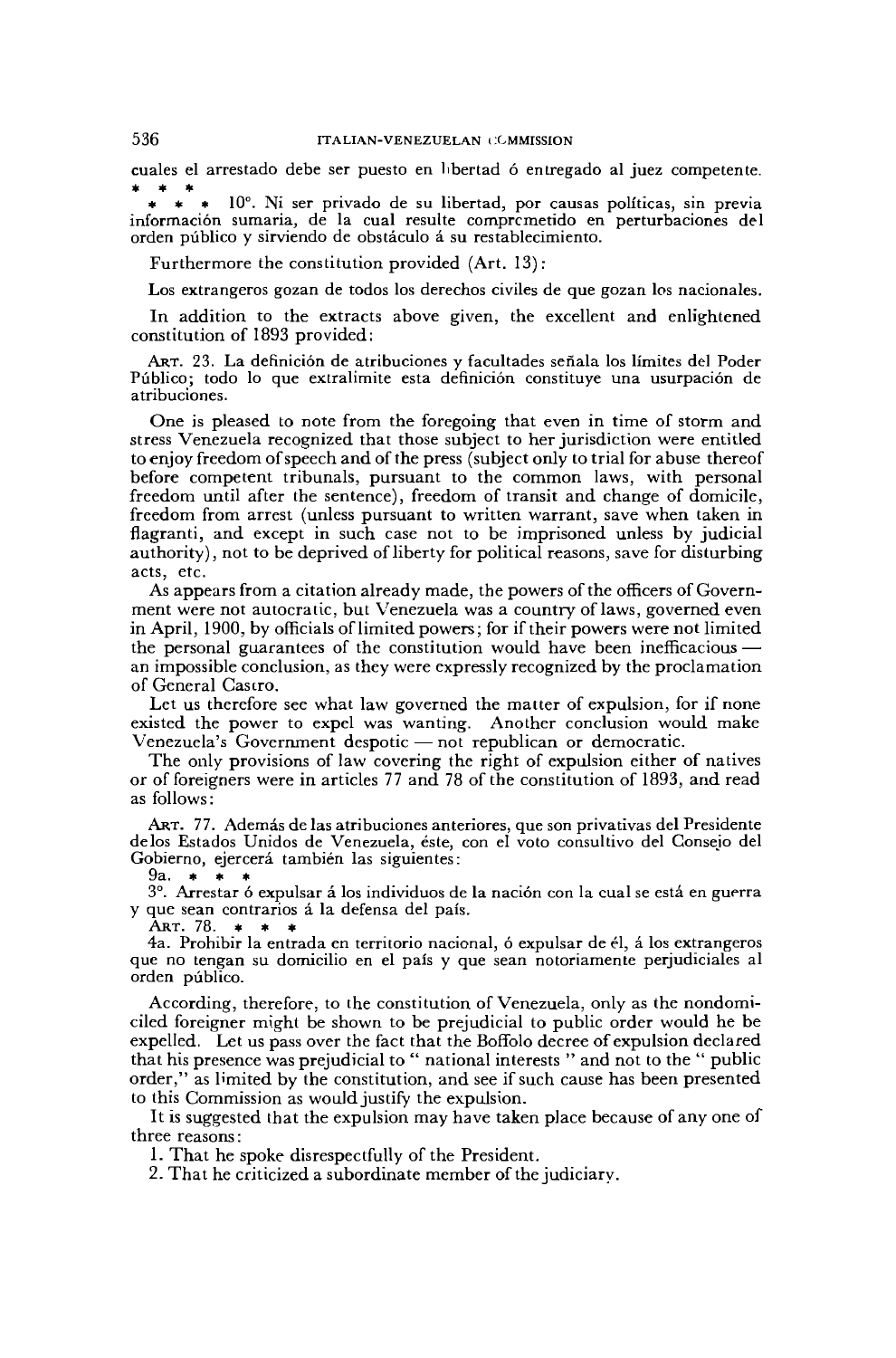3. That he recommended the reading of " El Obrero," a socialistic paper.

The effective answer to all of these propositions is that freedom of speech and of the press are guaranteed by the constitution of Venezuela, and an expulsion for either one would have been an infringement of the constitution of Venezuela, and this is not to be presumed the President would have done. The umpire is more disposed to believe that for public reasons satisfactory to itself the Government has chosen not to offer the basis of its action, rather preferring to submit to such judgment as to this Commission might seem meet in the case.

The further suggestion is made that Boffolo, being a foreigner, did not possess the right to criticize the Government to the same extent as Venezuelans, while the Government possessed a larger power over him. To this may be replied that the constitution of Venezuela conferred upon foreigners the same rights as were assured to natives, and for the supposed offenses not the slightest punishment could have been inflicted upon Venezuelans.

Summing up the foregoing, we may (in part repeating) say:

1. A State possesses the general right of expulsion; but,

2. Expulsion should only be resorted to in extreme instances, and must be accomplished in the manner least injurious to the person affected.

3. The country exercising the power must, when occasion demands, state the reason of such expulsion before an international tribunal, and an inefficient reason or none being advanced, accepts the consequences.

4. In the present case the only reasons suggested to the Commission would be contrary to the Venezuelan constitution, and as this is a country not of despotic power, but of fixed laws, restraining, among other things, the acts of its officials, these reasons (whatever good ones may in point of fact have existed) can not be accepted by the umpire as sufficient.

In view of the foregoing it only remains to consider the amount of damages to be awarded. The honorable representative of Italy has indicated that he would be content to accept 5,000 bolivars, and considering the harshness of expulsion as a remedy, the fact that only great provocation will, in the eyes of international law, justify its exercise, and the further fact that expulsion of foreigners so readily leads the way to the gravest international difficulties, as it may be regarded as a national affront, the amount asked seems not intrinsically unreasonable. But bearing in mind the low character of the man in question (as developed before the Commission), and that his speedy return was permitted, the umpire believes his full duty will be discharged in allowing him 2,000 bolivars, and an award of this amount will be entered.

For convenience the umpire subjoins a careful translation of the articles in II Commercio herein referred to.

#### FOR JUSTICE

[Translation — Article taken from II Commercio of April 1, 1900.]

#### To his Excellency the ITALIAN MINISTER.

YOUR EXCELLENCY: I do not understand the Venezuelan code of procedure, much less its application; but the fact to which this article relates is so abnormal, so outside the severest penal code, that as a journalist speaking for the bulk of his readers, I am driven to the onerous necessity of praying your excellency to interpose your authority to the end that what is now obscure may be made plain.

I refer, your excellency, to the prolonged imprisonment of my countryman, Mr. Malenchini.

It is now nearly three months that the above-named has been immured in a foul prison for having struck Mr. Pecchio with a walking stick. Mr. Pecchio was not in the least injured by the blow, no physician was called to his aid, and he suffered no interruption whatever in the transaction of his business.